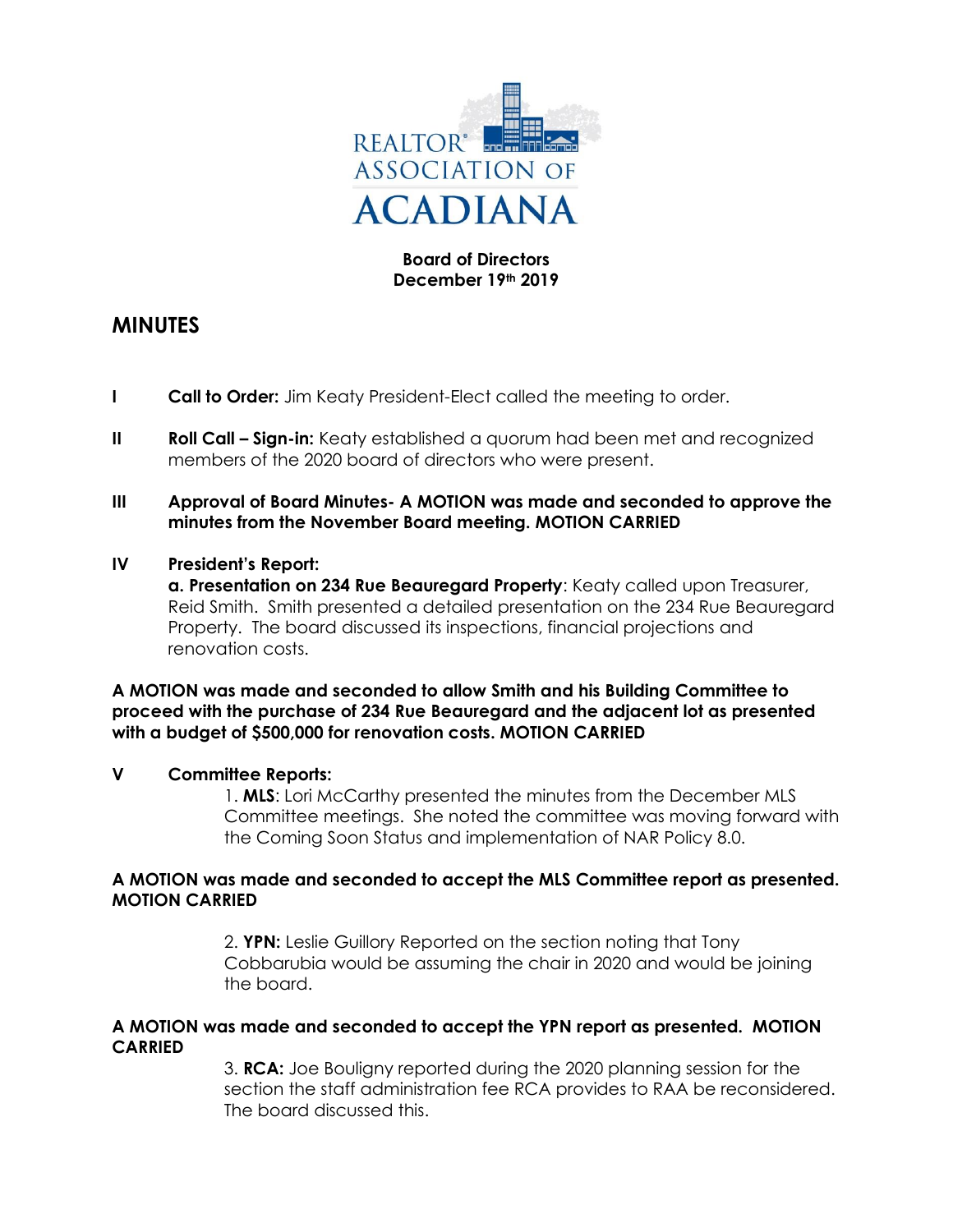**A MOTION was made and seconded that the RAA staff will review this fee and it will be discussed at the January board meeting and that no payments for staff services would be charged until a decision was made. MOTION CARRIED**

**VI Treasurer's Report:** Smith reported RAA's membership spikes over the past three years seem to have plateaued and membership totals have stabilized. Smith reported the RAA had reached its 2020 Membership Renewal numbers and still had about 300 dues renewal invoices outstanding. He predicts a 10-12% membership loss from 2019 to 2020. He encouraged board members continue to make their new member calls. Finally, Smith reported he and Susan Holliday, CEO had reviewed the 2019-year end it looks like the association will end up very similar to its 2018-year end.

## **A MOTION was made and seconded to accept the Treasurer's report as presented. MOTON CARRIED**

# **VII CEO Report: Susan Holliday, CEO reported on two items:**

1. RAA will co-host an Elected Official Reception along with AHBA, LEDA, One Acadiana and DLU. All RAA Board and PAC members will be invited to attend. The event is Thursday, February 13<sup>th</sup> from 5:30-7:30pm at Rockn-Bowl.

2. She announced the 2020 Gumbo Cookoff which is the events 30<sup>th</sup> anniversary will be held in conjunction with Downtown Alive on Friday, October 16th. Marc Broussard has been secured as the band for the evening. More details to come as members of the Events Committee will work on the logistics for the 2020 event.

## **VIII Upcoming Events: Keaty then referred board members to the below events and encouraged them to attend.**

**1. Annual Installation Banquet honoring Jim Keaty and the 2020 Board of Directors.** Theme is "Let the Games Begin". Thursday, January 9<sup>th</sup> at Rock-n-Bowl. 5pm Pre-party for the board and sponsors. 6pm for all other attendees.

# **2. Louisiana REALTORS® Professionalism Conference: January 13-14th in Baton Rouge.**

**3. Annual Awards Luncheon:** for the 2019 REALTOR® of the Year, Affiliate of the Year, Lloyd G. Smith and Affiliate of the Year: Friday, January 31st at Petroleum Club.

4. Louisiana REALTORS® Learning to Lead Conference: February 5-7<sup>th</sup> in Lake Charles.

**5. Elected Official Reception in** conjunction with One Acadiana, DLU & AHBA: Thursday, February 13<sup>th</sup> 5:30-7:30 at Rock-N-Bowl.